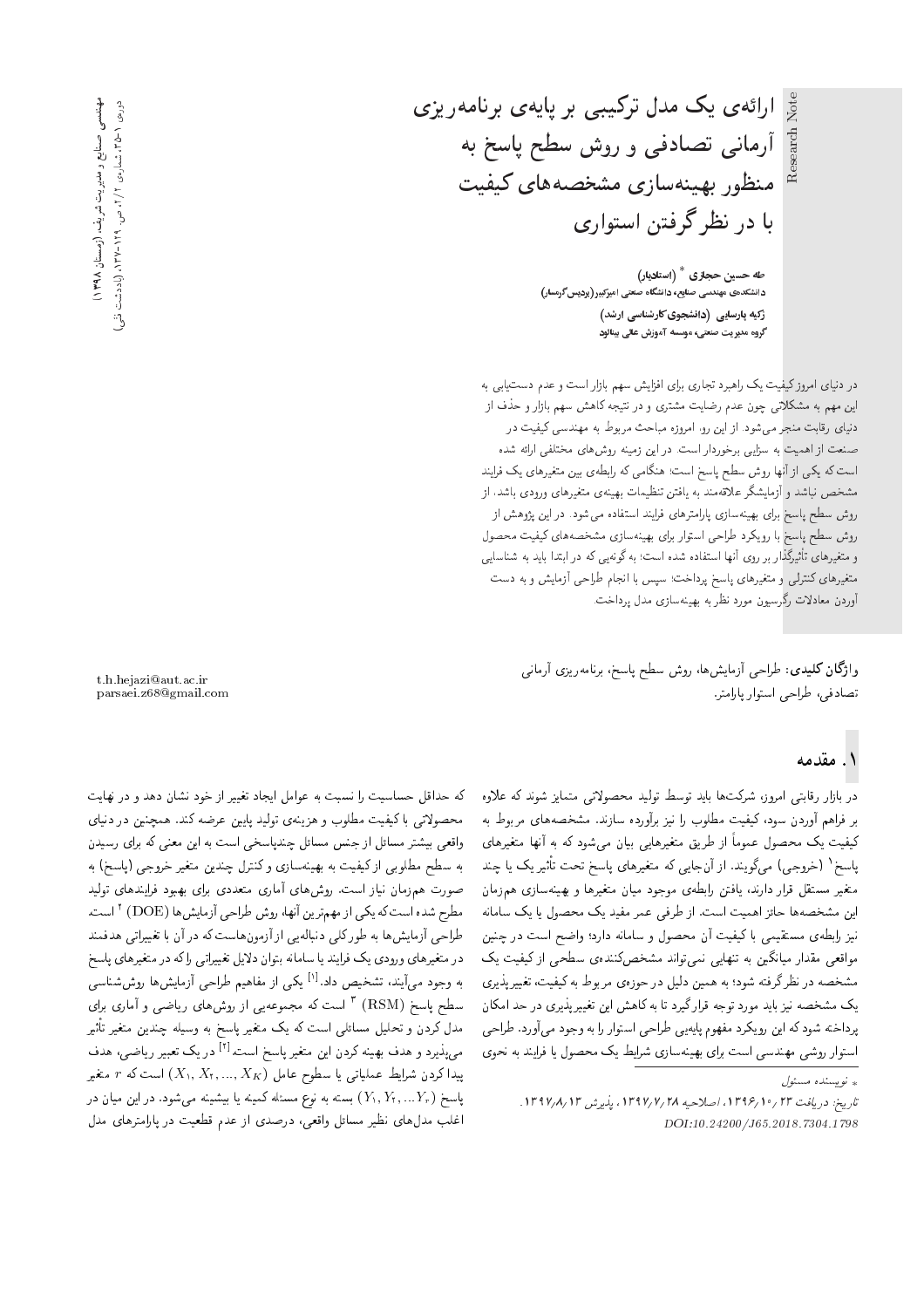وجود دارد که در نظر گرفتن أنها موجب تفاوت معنی داری میشود. اگرچه مدل های قطعی زیادی با هزاران متغیر و محدودیت در صنعت وجود دارند، ولی جواب تولیدی این مدلها غالباً به علت این که احتمالات آتی را در نظر نمیگیرند، توسط مدیران به کارگرفته نمیشود. یک پارامتر غیرقطعی ممکن است بر متغیرهای مختلفی اثر بگذارد در نتیجه در نظرگرفتن تصادفی بودن پارلمترها مهم است و باید به طریقی در تصمیمگیری لحاظ شود. تحقیق در عملیات بر تصمیمگیری استوار است و در شرایطی که نسی توان از نقش عدم قطعیت صرف نظر کرد، از برنامهریزی تصادفی استفاده مے شود. <sup>[۲]</sup>

این مسائل به صورت برنامهریزی آرمانی چندهدفه فرمولبندی میشوند که برای حل أنها روش۵های مختلفی ارائه شده است. در این پژوهش روش برنامهریزی آرمانی تصادفی به کار برده شده است که در بخش بعد به طور مختصر توضیح داده خواهد

#### ٢. مرور يتشينه

طراحی استوار یک روش مهندسی است که باعث کاهش هزینهها و نیز بهبود کیفیت محصول و فرایند میشود. در طراحی استوار معمولاً فرض بر این است که در یک فرایند و آزمایش عوامل قابل کنترل و نیز عوامل غیرقابل کنترل یا عواملی که به سختی قابل کنترل هستند، وجود دارند؛ این دوگروه از متغیرها هر دو بر روی مشخصههای کیفیت يک محصول تأثيرگذار خواهند بود. هدف طراحي استوار انتخاب سطوح بهينهيي از متغیرهای قابل کنترل است به گونهیی که تغییرپذیری ناشی از وجود متغیرهای غیرقابل کنترل (مزاحم یا نویز) ٔ در آزمایش را تا حد امکان کمینه کند. طراحی استوار اولین بار در اواسط دههی ۱۹۸۰ توسط یک مشاور کیفیت ژاپنی به نام تاگوچی مطرح شد.<sup>[۴]</sup>

در مرور تاریخچه طراحی استوار دو رویکرد اصلی وجود دارد که در ادامه به اختصار به مرور این دو رویکرد پرداخته می شود.

#### ۰۱.۲ رویکرد تاگوچی در طراحی استوار

متغیرهای قابل کنترل که معمولاً آنها را با X نمایش میدهند، به راحتبی قابلکنترل هستند؛ اما متغیرهای غیرقابل کنترل (نویز) راکه معمولاً آنها را با Z نمایش میدهند، به سختی یا با صرف هزینههای زیاد میتوان کنترل کرد. به همین دلیل به آنها غیرقابل کنترل میگویند. طراحی استوار پارامترها، شامل انتخاب سطح بهینهیی از متغیرهای قابل کنترل است تا سامانه یا محصول مورد نظر بتواند به مقدار هدف بهینهی خود دست یابد؛ چالش در این گونه مسائل رسیدن به خروجی مورد انتظار است. زیرا به دلیل وجود متغیرهای غیرقابل کنترل دست،یابی به خروجی مورد نظر دشوار است.

رویکرد تاگوچی را میتوان به دو حالت زیر تقسیمبندی کرد:

#### الف) تابع زيان تاگوچي

تاگوچی ایدهی خود را در مورد تابع زیان این گونه بیان می،کند که هرگونه انحراف از مقدار هدف زیانی را به سامانه تحمیل میکند و این زیان با فاصله از مقدار هدف دارای رابطه یی از توان ۲ است. تعداد محدودی تابع زیان برای ارزیابی یک فرایند وجود دارد که از بین آنها تابع زیان مربعات خطا<sup>۵</sup> از اهمیت به سزایی برخوردار است و به شکل زیر تعریف می شود:

$$
L(Y, t) = (Y - t)^{\dagger} \tag{1}
$$

که  $Y$  در این معادله نشاندهندهی متغیر پاسخ فرایند (خروجی) و  $t$  نیز مقدار هدف مورد انتظار برای رسیدن متغیر پاسخ به آن است و هرگونه انحراف از مقدار هدف منجر به زیان میشود که این زیان با فاصله از مقدار هدف دارای رابطه یی از توان دو است.

#### ب) روش دومرحلهیی تاگوچی

یکی از بدیعترین ایدههای تاگوچی استفاده از مقیاس اندازهگیری نسبت سیگنال به نویز<sup>ع</sup> برای اندازهگیری کیفیت محصول و فرایند است. تاگوچی بر پایهی روش سیگنال به نویز توانست مفهوم جدیدی به نام استواری را ارائه دهد که قادر است محصولی را طراحی کند که کمترین تغییرپذیری را نسبت به متغیرهای غیرقابل کنترل (نویز) داشته باشد. حال به توضیح و مرور این روش می پردازیم.

اگر Y را یک متغیر وابسته نسبت به متغیرهای قابل کنترل و متغیرهای مزاحم (نویز) در نظر بگیریم، آنگاه خواهیم داشت:

$$
Y = f(x, N, \theta) + \varepsilon \tag{7}
$$

 $N~=~(x_1,...,x_p)^T$  که  $T$  ( $x=(x_1,...,x_p)^T$  نشان $x~=~(x_1,...,x_p)^T$ بیانگر بردار متغیرهای مزاحم است.  $\theta$  نیز بردار پاسخهای ناشناخته  $(N_1,...,N_q)^T$ از پارامترهای مدل است. عوامل قابل کنترل را می توان به عنوان متغیرهای ثابت و عوامل غیرقابل کنترل را می توان به عنوان متغیرهای تصادفی و عامل ایجاد تغییریذیری در فرایند و محصول در نظرگرفت.  $\varepsilon$  نیز در این مدل نشانگر آن میزان از تغییر پذیری است که توسط متغیرهای غیرقابل کنترل نیز قابل تعریف نیست و بنا بر دلایل دیگر ایجاد می شود.

#### ۲.۲. رویکرد سطح پاسخ در طراحی استوار

روش سطح پاسخ مجموعهیی از روشهای أماری و ریاضیاتی است که کاربرد آن برای مدلسازی و تحلیل مسائلی است که یک متغیر پاسخ (خروجی) مورد نظر تحت تأثیر چندین متغیر مستقل دیگر قرار داشته باشد و ما بخواهیم این متغیر پاسخ را به مقدار بهینهی خود برسانیم.<sup>[۵]</sup> شکل عمومی یک سطح پاسخ برای مدل های درجه دوم (و اول) به صورت زیر است.

$$
y = \sum_{i=1}^{p} \beta_i x_i + \sum_{j=1}^{p} \sum_{i=1}^{p} i \langle j \beta_{ij} x_i x_j + \sum_{i=1}^{p} \beta_{ii} x_{ii}^{\dagger} \rangle
$$

$$
(\mathbf{r})
$$

در دههی ۱۹۹۰ دو رویکرد از RSM برای طراحی استوار مطرح شد: الف) رویکرد سطح پاسخ دوگانه <sup>۷</sup>: در این رویکرد مدل RSM به دو مدل مجزا، یک مدل برای میانگین و یک مدل برای مدلسازی سطح پاسخ واریانس، تقسیم میشود؛که اصطلاحاً به این دو مدل، مدل اثرهای مکانی^ و پراکندگی^ نیز میگویند. ب) رویکرد تکپاسخی ۱٬۰ در این رویکرد متغیرهای قابل کنترل و غیرقابل کنترل به صورت همزمان در یک مدل کنار هم قرار می گیرند. در این مدل باز هم دو معادله ی سطح پاسخ (یکی برای میانگین و یکی برای واریانس) وجود دارد؛ اما مدل واریانس به صورت نظری از مدل سطح پاسخ میانگین تخمین زده میشود.

در ادامه برخی از پژوهش هایی که در این زمینه انجام شده است، معرفی می شود: ر يبريو و همكاران<sup>[۶]</sup> يك رو يكرد بهينهسازي مستقل با تركيب تحليل مؤلفه هاي اصلي و روش سطح پاسخ ارائه کردند. پال وگوری<sup>[۷]</sup> اثربخشی پنج شاخص عملکردی را که برای بهینهسازی مسائل چندپاسخه استفاده میشوند، امتحان کردند. آنها مشاهده کردند که نسبت سیگنال به نویز وزندار بر پایهی رگرسیون چندگانه به عنوان شاخص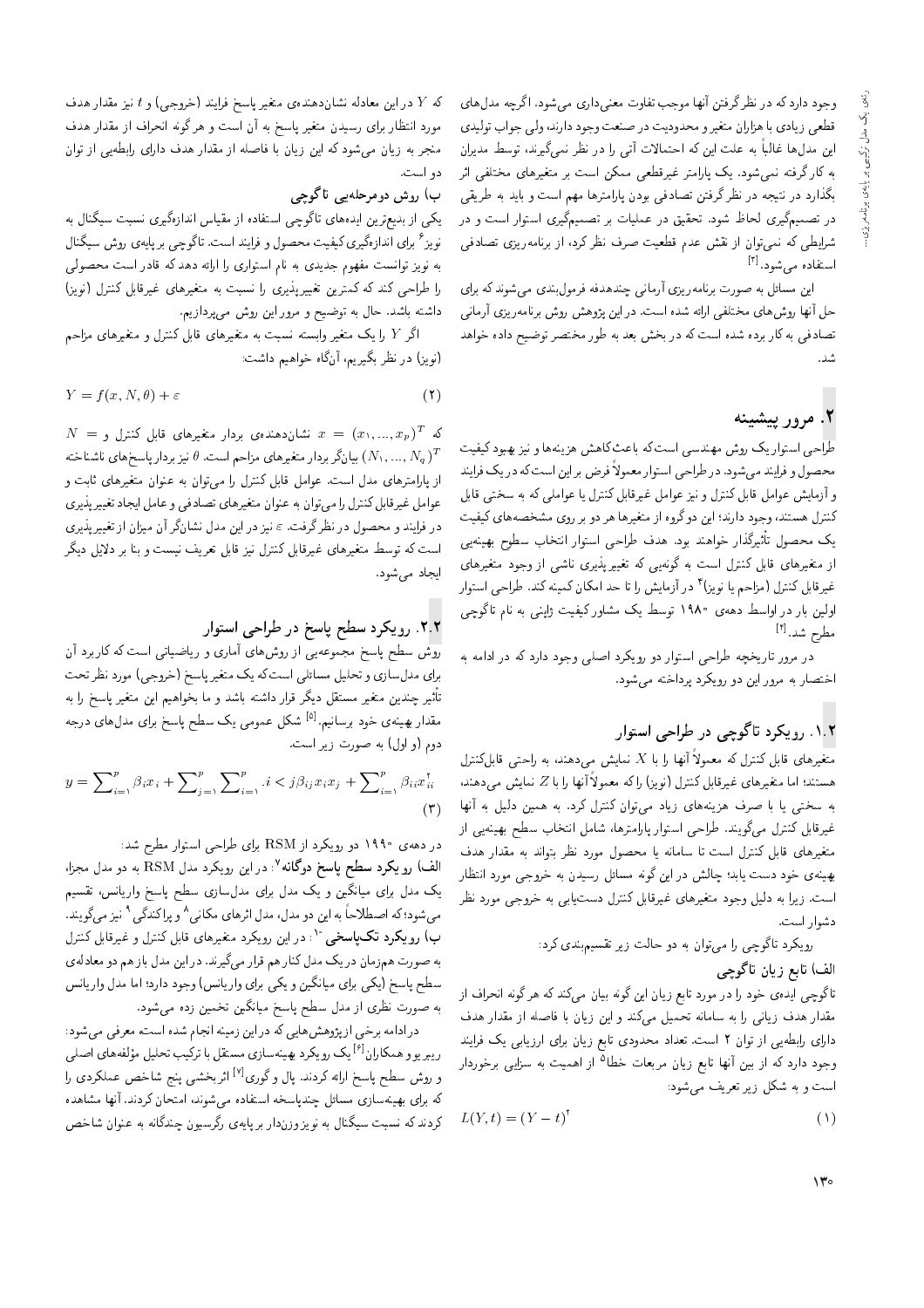عملکرد بیشترین کارایی را در پیدا کردن جواب بهینه برای مسائل چندپاسخه دارد. وانگ و همکاران<sup>[۸]</sup> طراحی پارامتر استوار را برای سامانههای چندپاسخهی پویا استفاده کردند؛ در این پژوهش مشخص شد که ترکیب سطح عامل بهینهی به دست آمده توسط روش طراحی استوار نزدیکترین راه حل ایدهآل و در فاصلهی دورتری از راه حل ایدهآل منفی است. رمضانی و همکاران<sup>!؟]</sup> یک رویکرد برنامهریزی آرمانی ـ تاپسیس را برای بهینهسازی چندپاسخه پیشنهادکردند. در این روش مفاهیم جواب های غیرمسلط و فاصلههای پیش بینی مورد استفاده قرارگرفته است. چن و یه<sup>[۱۰]</sup> با توجه به ساختار سلسلهمراتبی ذاتی از مشکلات پاسخ دوگانه، یک رویکرد سلسلهمراتبی بیزی برای مدل سطوح پاسخ دوگانه ارائه دادند. چنین رویکردی با روش حداقل مربعات با استفاده از دو مجموعه دادههاي واقعي و دادههاي شبيهسازي مقايسه شده است. بیلان و رائ<sub>ی</sub>چو<sup>[۱۱]</sup> از طراحی پارامتر استوار در فرایندهای تولیدی با تغییرات بالا استفاده کردند و یک روش جایگزین برای کاهش منابع تغییرات پیشنهاد دادند و به طور خاص، با استفاده از ضریب تغییرات منابع نفوذپذیری بین نقاط طراحی را شناسایی کردند و پس از بین بردن این منابع با استفاده از نظریهی طراحی بهینه به توازن چارچوب تجرب<sub>ی</sub> پرداختند. دینگ و همکاران<sup>[۱۲]</sup> بهینهسازی سطوح پاسخ دوگانه را انجام دادند؛ آنها از رویکرد میانگین مربع خطای وزنی استفاده کردند و نشان دادند که این رویکرد. روش بهینهسازی را بهبود میدهد. هانگ و همکاران<sup>[۱۳]</sup> مدل سطح پاسخ دوگانه را بر اساس روش بهینهسازی استواری چندهدفه برای مقابله با عدم قطعیت در نوعبی لوله خاص ارائه دادند. تیسای و لیککنن<sup>[۱۲]</sup> طراحی استوار پارامترها را برای فرایند چاپ استنسیل میکرو BGA با استفاده از روش فازی مبتنبی بر منطق تاگوچی انجام دادند و بهینهسازی با روش تاگوچی و همچنین روش ترکیبی الگوریتم شبکههای عصبی و ژنتیک با هم مقایسه شدند و این نتیجه حاصل شدکه روش تاگوچی مبتنی بر منطق فازی پیشنهادی بهتر از دو روش دیگر ارائه می۱دهد.

#### ۳. روش پیشنهادی

دراین بخش روش برنامهریزی آرمانی و برنامهریزی تصادفی به طور مختصر توضیح داده می شود.

برنامەریزی آرمانى'' یکی از مهمترین مدل،های برنامەریزی در حوزەی تصمیمگیری چندهدفه<sup>۱۲</sup> است. این مدل یک رویکرد تحلیلی مهم برای مسائل تصمیمگیری در حالتی است که اهداف به تمام مشخصهها تخصیص داده شدهاند و تصمیمگیرندگان علاقه دارند تا احتمال عدم تحقق اهداف مورد نظر را کمینه کنند. این مدل اجازه میدهد تا درحالی که تصمیمگیرندگان در جستجوی بهترین جواب از بین مجموعهیی از جوابهای شدنی اند، بسیاری از اهداف به طور همزمان در نظر گرفته شوند.

برنامهريزي تصادفي، روشي است كه به مدلسازي أن دسته از مسائل بهينهسازي می بردازد که در آنها برخی از دادههای مسئله، غیرقطعی فرض می شوند. این روش، در مقایسه با روش تک سناریوی قطعی معمولاً جوابهای واقعیتری تولید میکند و به طور مستقیم کمبودهای مدل های قطعی را پوشش میدهد. یکی از رایج ترین و مشهورترین مدل های برنامه ریزی تصادفی دومرحلهیی است. مهم ترین ویژگی این مدلها، تقسیم تصمیمات به دوگروه یا مرحله است که تصمیمگیرنده در مرحلهی اول تصمیمی را اتخاذ میکند (تصمیمات مرحلهی اول). سپس یک واقعهی تصادفی اتفاق می|فتد که بر عملکرد تصمیمات مرحلهی اول تأثیر میگذارد. آنگاه یک تصمیم بازگشتی (تصمیمات مرحلهی دوم) اتخاذ میشود که سعی میکند تأثیرات نامطلوب

احتمالی تصمیمات مرحلهی اول را جبران کند. علت اینکه آن را مسئلهی برنامهریزی دومرحلهیی می،نامیم، این است که لزوماً نیاز نیست تصمیمات مرحلهی اول و دوم را در یک زمان اتخاذ کنیم؛ بلکه میتوانیم تصمیمات مرحلهی دوم را تا پس از وقوع یک رویداد و رفع عدم قطعیت، به تعویق بیندازیم.

# ۴. رویکرد پیشنهادی

در این مقاله یک مدل ترکیبی بر پایهی برنامهریزی آرمانی تصادفی و روش سطح پاسخ به منظور بهینهسازی مشخصههای کیفیت با در نظرگرفتن استواری ارائه شده است. این روش شامل ۷ مرحله به شرح زیر است:

- ۱. تعیین متغیرها: در این مرحله مشخصههای کیفیت، عوامل و متغیرهای پاسخی که در فرایند شرکت دارند، شناسایی می شوند. در این مقاله عوامل قابل کنترل به صورت  $X$  ,  $X_1, ..., X_n$  و متغیرهای پاسخ به صورت نشان داده می شوند.  $R = (R_1, R_1, ..., R_p)$
- ۲. طراحی آزمایش،ا: در این مرحله طبق تعداد عوامل و متغیرهای پاسخ، طرح مناسب از بین طرحهای موجود انتخاب میشود و آزمایش صورت می پذیرد.
- ۳. مدلسازي: كشف رابطهي موجود ميان متغيرها و تخمين معادلهي رگرسيون آنها.
- ۴. طراحی مدل بر اساس برنامهریزی آرمانی: معادلات به دست آمده به شکل معادلات برنامەريزى أرمانى نوشته مى شود.

$$
Min \sum_{k=1}^{p} W_k(d_k + d'_k)
$$
  
s. t :  

$$
\hat{R}_K + d_k - d'_k = T_k \quad \forall k = \lambda, \mathbf{Y}, ..., p
$$
 (†)

$$
\hat{R}_K + d_k = T_k \qquad \forall k = \lambda, \mathbf{Y}, \dots, p \tag{2}
$$

$$
\hat{R}_K + d'_k = T_k \qquad \forall k = \lambda, \mathbf{Y}, \dots, p
$$

$$
L < x < U \tag{8}
$$

در تابع هدف نشاندهنده،ی اهمیت متغیر پاسخ و ۱ $W_k = \sum W_k$ است. رابطه ۴ برای زمانی استفاده میشود که هم بیشتر و هم کمتر محقق نامطلوب تلقی شوند؛ به عبارتی مقدار اسمی بهترین است (NTB) <sup>۱۳</sup> در این نوع متغیر پاسخ، مقداری به عنوان هدف از پیش تعیین مهشود.

رابطهی ۵ برای زمانی است که بیشتر محقق نامطلوب تلقی شود؛ در این نوع متغير پاسخ، هرچه مقدار متغير پاسخ كمتر باشد، بهتر است (STB) <sup>١۴</sup>. اين حالت معمولاً حد بالا برای متغیر پاسخ قرار می۵هد و مقادیر بزرگتر از آن قابل قبول نيست.

و رابطهی ۶ برای زمانی است که کمتر محقق نامطلوب تلقی شود؛ در این نوع متغیر پاسخ، هر چه مقدار متغیر پاسخ بزرگ¤ر باشد بهتر است (LTB) <sup>۱۵</sup>، در این حالت معمولاً حد پایین برای متغیر پاسخ در نظرگرفته میشود و مقادیرکمتر از آن قابل قبول نیست.<sup>[۱۵]</sup>

۵. برنامهریزی تصادفی: در این مرحله در ابتدا بر اساس میانگین و واریانس ضرایب متغیرها، اعداد تصادفی به دست میآید و سپس با توجه به تعداد اعداد تصادفی ایجاد شده برای ضرایب معادلات رگرسیون سناریوهای مختلفی بر اساس برنامەريزى تصادفىي دومرحلەيى نوشته مى شود.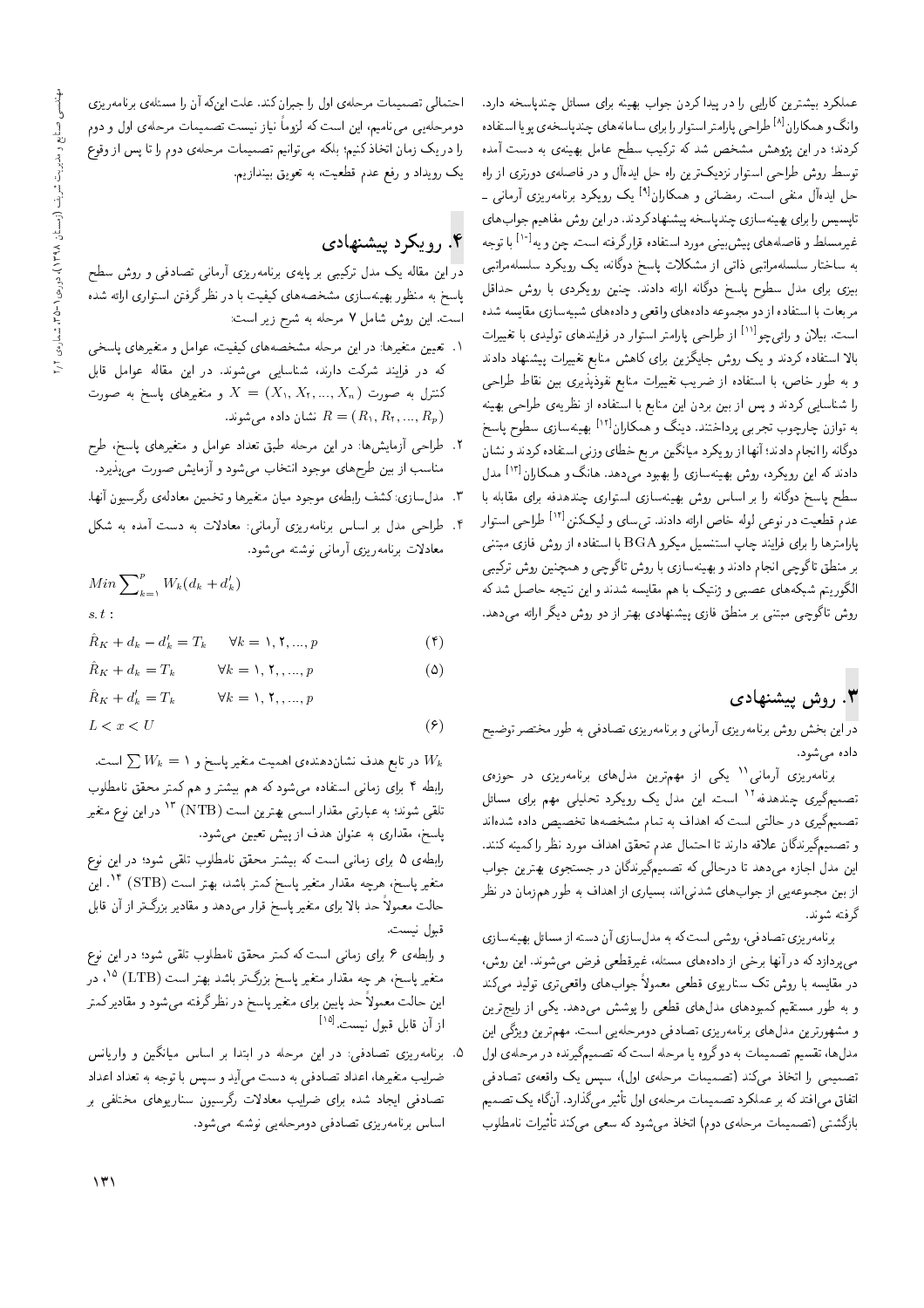۶. كاهش سناريو: به علت زمان حل بسيار بالاي مدل توسط نرم|فزارهاي بهينهسازي از ماتریس واریانس ـ کوواریانس استفاده میشود و روش به دست آوردن ماتریس واریانس ـ کوواریانس به شرح زیر است:

برآوردهای کمترین مربعات ضرایب رگرسیون چندگانه به صورت زیر است:<sup>[۱۶</sup>]<br>.

$$
B = (X'X)^{-1}X'Y
$$
  
\n
$$
X = \begin{pmatrix} 1 & x_{11} & x_{11} & \dots & x_{1k} \\ 1 & x_{11} & x_{11} & \dots & x_{1k} \\ \dots & \dots & \dots & \dots & \dots \\ 1 & x_{n1} & x_{n1} & \dots & x_{nk} \end{pmatrix}
$$
  
\n
$$
B = \begin{pmatrix} \hat{\beta}, \\ \hat{\beta}, \\ \vdots \\ \hat{\beta}, \\ \vdots \\ \hat{\beta K} \end{pmatrix} Y = \begin{pmatrix} y_1 \\ y_1 \\ y_1 \\ \vdots \\ y_n \end{pmatrix}
$$
 (9)

یک ماتریس ( $k+1$  اساسا مرکب از مقادیر مفروض هها، به انضمام $X$  $n\times n$ ' ستون ۱ هاست تا جملات ثابت نیز منظور شوند.  $Y$  یک ماتریس $\sim$ مرکب از مقدارهای مشاهده شده  $y$ هاست و  $B$  یک ماتریس ۱ ×  $k$  مرکب از $\bar{l}$ برأوردهاى كمترين مربعات ضرايب رگرسيون است.

و مطابق فرمول ذکر شده 'X ترانهاده X و ' $(X'X)^{-1}$ ) معکوس  $X'$  است.<br>چ ها ترکیبهایی خطی از n متغیر تصادفی مستقل  $Y_i$  هستند، به طوری که $\widehat{\beta_t}$ خود  $\widehat{\beta}_t$ ها دارای توزیع نرمال هستند. به علاوه آنها برآوردگرهایی نااریباند، یعنی:

$$
E(\widehat{B_1}) = \beta_i \qquad i = \circ, \mathcal{N}, \mathcal{N}, \dots, k \tag{A}
$$

و واریانس های آنها عبارتاند از:

$$
Var(\widehat{B_i}) = c_{ii} \sigma^{\dagger} \qquad i = \circ, \mathcal{N}, \mathcal{K}, ..., k
$$
 (4)

در این جا ،ن $c_i$  درایه $c$  سطر نمام و ستون نرام ماتریس ` $(X'X)^{-1}$  است که در $\tilde{X}$ "آن  $i$  و  $j$  مقادیر  $k$  ,... ,  $k$  , و أن مقادیر  $i$  i

به صورت کل<sub>می</sub> برای کل ماتریس رابطهی زیر برقرار است:<sup>[۱۶</sup>]<br>-

$$
Var(\widehat{B_t}) = (X'X)^{-1\sigma^{\mathsf{T}}} \tag{1\text{-}1}
$$

به علت زمان بر بودن حل نمام حالات حاصل نوسط برم افزارهای حل مدلهای<br>-نحقیق در عملیات بهینهسازی، از مانریس واریانس ـ دوواریانس استفاده می سود<br>حسین استان استان میلیو كه مطابق رابطهى فوق است.

با توجه به این فرمول ماتریس X با استفاده نرمافزار Minitab به دست میآید و رابطهی بین هر ضریب با سایر ضرایب را مشخص میکند و با توجه به فرمول مقدار  $\sigma$  نيز معرف انحراف معيار هر متغير پاسخ است و توسط نرمافزار Minitab مشخص میشود و پس از انجام عملیات ریاضی ماتریس واریانس - کوواریانس برای هر متغیر پاسخ حاصل می شود. سپس با استفاده از ماتریس واریانس ـ کوواریانس و میانگین ضرایب هر متغیر پاسخ دادههای تصادفي ايجاد مي شود.

|R=Uxv}y@ |=yQ=Ri=sQv QO u; pL w xOW O=H}= pOt T=U= Q@ %pOt |R=Uxv}y@ "7 مقادیر بهینهی متغیرهای کنترلی به دست می آید.

### ۵. مثال موردی

در این قسمت روششناسی پیشنهادی با یک مثال موردی توضیح داده و بررسی میشود؛ این پژوهش بر روی فرایند تولید نبات صنعتی انجام شده است. دو متغیر کنترلی داریم:

- ــ بریکس شیرهی خروجی  $(X_{1})$ :مقدار ماده خشک موجود در محلول را بریکس مینامند. در این پژوهش مقدار شکر موجود در شیره به عنوان بریکس شناخته مې شود.
	- ... دمای گرمخانه هنگام تخلیه $(X_{1})$  شیره  $(X_{1})$ 
		- و متغیرهای پاسخ شامل موارد زیر است:
- ـــ ميزان خروجي نبات  $(R_{1})$ : اصلي ترين هدف هر واحد صنعتي افزايش توليد و در نتیجه کاهش هزینههای سربار است که این مهم با افزایش تولید انجام پذیر است و دو متغیر دنترلی در این مقاله تاتیر به سزایی بر روی خروجی نبات دارند؛<br>میستر
- ــ زمان نگهداری در گرمخانه $(R_{\tt V})$ : هر چه مدت زمان خواب شیره در گرمخانه کوتاهتر باشد از ظرفیت گرم خانه بیشتر می توان استفاده کرد و تعداد دفعات پخت بیشتر خواهد شد.
- ے۔ قطر نبات  $(R_{\mathfrak{r}})$ : قطر و سایز نبات به عنوان پارلمتر قابل توجه مشتریان است و نبات دارای قطرکم یا قطر زیاد مطلوب مشتریان نیست و باید دارای یک اندازهی مشخصی باشد که با توجه به نظرسنجی که از واحد فروش کارخانه انجام شد، اندازهى دو سانتى متر مطلوب مشتريان است.

آزمایش بر اساس حدود تغییرات این دو متغیر ایجاد شده است که این بازه توسط ناظر فني كارخانه با توجه به اطلاعات و تجربهى ايشان مدنظر قرار گرفته است. سپس با وارد کردن حدود بریکس و دمای گرمخانه در نرمافزار Minitab طراحی أرمايش ها صورت مى پذيرد كه ۱۳ آزمايش با توجه به حدود مورد نظر ايجاد شد، که در جدول ۱ آمده است:

|           | بازەي تغيرات  | عوامل            |
|-----------|---------------|------------------|
| $-\Delta$ | $\mathcal{L}$ | قابل كنترل       |
| ۷۷        | ۷۹٫۵          | $X_1$ بريكس      |
| ۳۵        | ۴۵            | $X$ دمای گرمخانه |

برای بررسی صحت مدل از تحلیل واریانس و مقدار ضریب تعیین 'R استفاده<br>اسما را مرکز میسیم بر میل از مطرح باشد و تصارتی استفاده میشود. همان طورکه در جدول ۲ ملاحظه میشود مقدار آن برابر ۸۹٫۸۵٪ است که نشان میدهد مدل ۸۹٫۸۵ درصد دادهها را پوشش داده و از صحت بالایی برخوردار است.

در این قسمت معادلهی سطح پاسخ برای متغیر خروجی نبات به دست میآید:

$$
R_{\lambda}(x) = B_{\lambda} + B_{\lambda}x_{\lambda} + B_{\lambda}x_{\lambda}^{\dagger}
$$

مقدار 'A برای متغیر مدت زمان نگهداری درگرمخانه برابر ۹۸٫۵۸ درصد است؛<br>مدت ما عداد يعني مدل توانسته است ٩٥/٨٥ درصد دادهها را پوشش دهد.

و معادلهي سطح پاسخ آن به صورت زير است:

$$
R_{\tau}(x) = B_{\tau} B_{\tau} x_{\tau} + B_{\varphi} x_{\tau} B_{\varphi} x_{\tau}^{\tau} + B_{\gamma} x_{\tau} x_{\tau}
$$

'A, برای متغیر قطر نبات برابر ۹۴٫۴۷ درصد است؛ یعنی<br>عده و همچنین مقدار<br>مان مدل نوانسته است ۱۱/۱۲ درصد دادههارا پوستس دهد.<br>.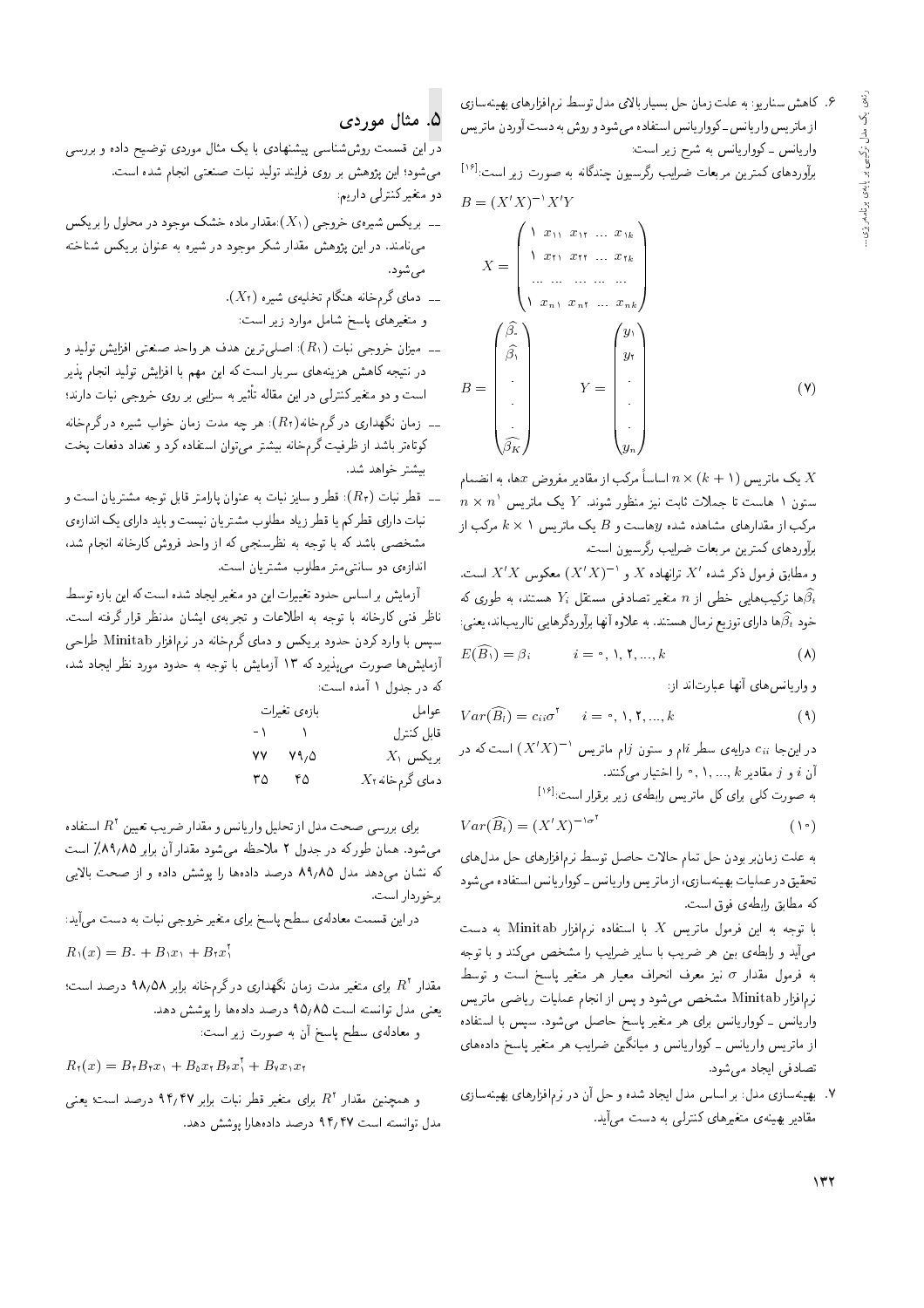| $R_{\Upsilon}$          | $\bm{R}_{\bm{\gamma}}$ | $\boldsymbol{R}_1$                    | $\bm{X}$ r   | $\boldsymbol{X}_\lambda$ | شماره  |
|-------------------------|------------------------|---------------------------------------|--------------|--------------------------|--------|
| (قطر نبات)              | (زمان نگهداری)         | (خروجي نبات)                          | (دمای تخلیه) | (بريكس)                  | آزمايش |
| $\mathbf{r},\mathbf{r}$ | ۴۶                     | ۴۵                                    | ۳۵           | Y9,0                     | ١      |
| ۸٫۸                     | ۱۱۸                    | T1,00                                 | ۴۰           | Y5, YA                   | ٢      |
| $\lambda / \lambda$     | ۶۷                     | $\mathbf{r}_1, \mathbf{v}$            | ۴۰           | $V \wedge_V V \wedge$    | ٣      |
| $\sqrt{V}$              | $\gamma$               | ٣۶                                    | ۴۵           | ٧V                       | ۴      |
| $\lambda / \lambda$     | 89,0                   | $\Gamma$ 9,7 $\Lambda$                | ۴۰           | $V \wedge_V V \wedge$    | ۵      |
| $\mathbf{Y}_{I}$        | γ۰                     | $rr, \Delta$                          | ۴۰           | $V \wedge_V V \wedge$    | ۶      |
| $\lambda / \lambda$     | ۶۸                     | $\mathsf{r}\mathsf{r}_\ell\mathsf{r}$ | ۴۰           | $Y\Lambda, Y\Delta$      | ٧      |
| $\lambda/\lambda$       | ٧۵                     | ۳۸                                    | ۴۷           | $V \wedge_V V \wedge$    | ٨      |
| $\mathsf{Y}_\ell$       | ۵۵                     | ۴٧                                    | ۴۵           | Y9,0                     | ٩      |
| Y, Y                    | ۴۸                     | ۵۵                                    | ۴۰           | $\lambda$ ° / $\circ$ \  | ١٠     |
| $\lambda / \lambda$     | ۶۳                     | ٣٧                                    | ٣٣           | $V \wedge_V V \wedge$    | ۱١     |
| $\mathbf{Y}_{\ell}$ .   | ۷١                     | $\mathbf{r} \mathbf{v} \mathbf{r}$    | ۴۰           | $V \wedge_V V \wedge$    | ۱۲     |
| ۸٫۸                     | ۹۳٫۵                   | TQ, T                                 | ۳۵           | ٧٧                       | ۱۳     |

جدول ۱. نتایج متغیرهای پاسخ بر اساس خروجی آزمایش ها.

جدول ۲. خلاصه ی نتایج مدل برای متغیر خروجی.

| S.                                  |      | $R - sq$ $R - sq$ $adj)$ $R - sq$ $pred)$ |
|-------------------------------------|------|-------------------------------------------|
| 7. ۲, ۲۱۸۶ Y 7. ۱۸۹ <sub>/</sub> ۸۵ | 7.11 | ۷۵٬۹۰٪                                    |

جدول ۳. ضرایب متغیرها مربوط به متغیر پاسخ خروجی نبات.

| $\boldsymbol{Term}$ | Cofe                                                                                                                                                                                                                                                                                                                                                                                                                                                       |                                    | $SE\;Cofe$ $T - Value$ $P - Value$ |         | VIF       |
|---------------------|------------------------------------------------------------------------------------------------------------------------------------------------------------------------------------------------------------------------------------------------------------------------------------------------------------------------------------------------------------------------------------------------------------------------------------------------------------|------------------------------------|------------------------------------|---------|-----------|
| constant            | 37.75Y                                                                                                                                                                                                                                                                                                                                                                                                                                                     | ⊸ ∕ V∘ /                           | ۴۶٬۵۱                              | 0/0.0.0 |           |
| Brix                | ۶٬۷۴۵                                                                                                                                                                                                                                                                                                                                                                                                                                                      | $\cdot$ , YAF                      | $\lambda, \epsilon$                | 0/0.0.0 | $\lambda$ |
| Brix*Brix           | $\mathsf{r}\wedge\mathsf{r}\wedge\mathsf{r}\wedge\mathsf{r}\wedge\mathsf{r}\wedge\mathsf{r}\wedge\mathsf{r}\wedge\mathsf{r}\wedge\mathsf{r}\wedge\mathsf{r}\wedge\mathsf{r}\wedge\mathsf{r}\wedge\mathsf{r}\wedge\mathsf{r}\wedge\mathsf{r}\wedge\mathsf{r}\wedge\mathsf{r}\wedge\mathsf{r}\wedge\mathsf{r}\wedge\mathsf{r}\wedge\mathsf{r}\wedge\mathsf{r}\wedge\mathsf{r}\wedge\mathsf{r}\wedge\mathsf{r}\wedge\mathsf{r}\wedge\mathsf{r}\wedge\mathsf{$ | $\cdot$ , $\wedge$ $\vee$ $\wedge$ | ۳,۸                                | 0/0.0.0 | $\lambda$ |

محدوديت سوم محدوديت مربوط به متغير پاسخ قطر نبات است و اين متغيراز نوع NTB است؛ به عبارتی هم بیشتر و هم کمتر از مقدار مورد نظر نامطلوب است. دو محدودیت آخر نیز حدود متغیرهای کنترلمی بریکس و دمای گرمخانه را نشان

مى دھند.

در این پژوهش با استفاده از نظر مدیرکارخانه وزن هر متغیر پاسخ پرسیده شده است.

وزن متغير پاسخ زمان خواب = ٣٥؍ •

وزن متغیر پاسخ قطر نبات = ٢٫٢

دربارهي مقدار آرماني هر متغير ياسخ نيز با توجه به نظر ناظر فنبي و مديركارخانه مقادیر زیر در نظر گرفته شده است:

مقدار آرمانی خروجی نبات از هر پاتیل = ۴۰ کیلوگرم؛

مقدار آرمانی زمان خواب و نگهداری درگرمخانه = ۶۰ ساعت؛

مقدار آرمانی قطر نبات = ٢ سانتی متر؛

با توجه به اینکه ضرایب متغیرهای انحراف از آرمان باید بدون واحد شوند، ضرایب باید بر مقدار آرمان همان متغیر تقسیم شود. در نتیجه مدل به صورت زیر خواهد بود: و معادله ی سطح پاسخ با استفاده از ضرایب جدول ۳ به صورت زیر نوشته مه شود:  $R_{\tau}(x) = B_{\lambda}B_{\lambda}x_{\lambda} + B_{\lambda}x_{\tau} + B_{\lambda}x_{\lambda}^{\dagger} + B_{\lambda}x_{\tau}^{\dagger}$ 

مطابق شکل کلی برنامهریزی آرمانی مدل به صورت زیر خواهد بود:

$$
M in - w_1 d_1 + w_1 d_1 + w_1 (d_1 + d_1)
$$
  
\n
$$
B_1 + B_1 x_1 + B_1 x_1' - d_1 = T_1
$$
  
\n
$$
B_1 + B_1 x_1 + B_2 x_1 + B_2 x_1' + B_1 x_1 x_1 + d_1 = T_1
$$
  
\n
$$
B_2 + B_1 x_1 + B_1 x_1 + B_1 x_1' + B_1 x_1' + d_1 - d_1
$$
  
\n
$$
= T_1 - 1 \le x_1 \le 1
$$
  
\n
$$
= 1 \le x_1 \le 1
$$
  
\n(11)

محدودیت اول محدودیت مربوط به متغیر پاسخ خروجی نبات است و این متغیر از نوع LTB است؛ به عبارتی هر چه مقدار این متغیر بیشتر باشد، بهتر است.

محدوديت دوم محدوديت مربوط به متغير پاسخ مدت زمان نگهداري درگرمخانه است و این متغیر از نوع STB است؛ به عبارتی هر چه مقدار این متغیر کمتر باشد، بهتر است.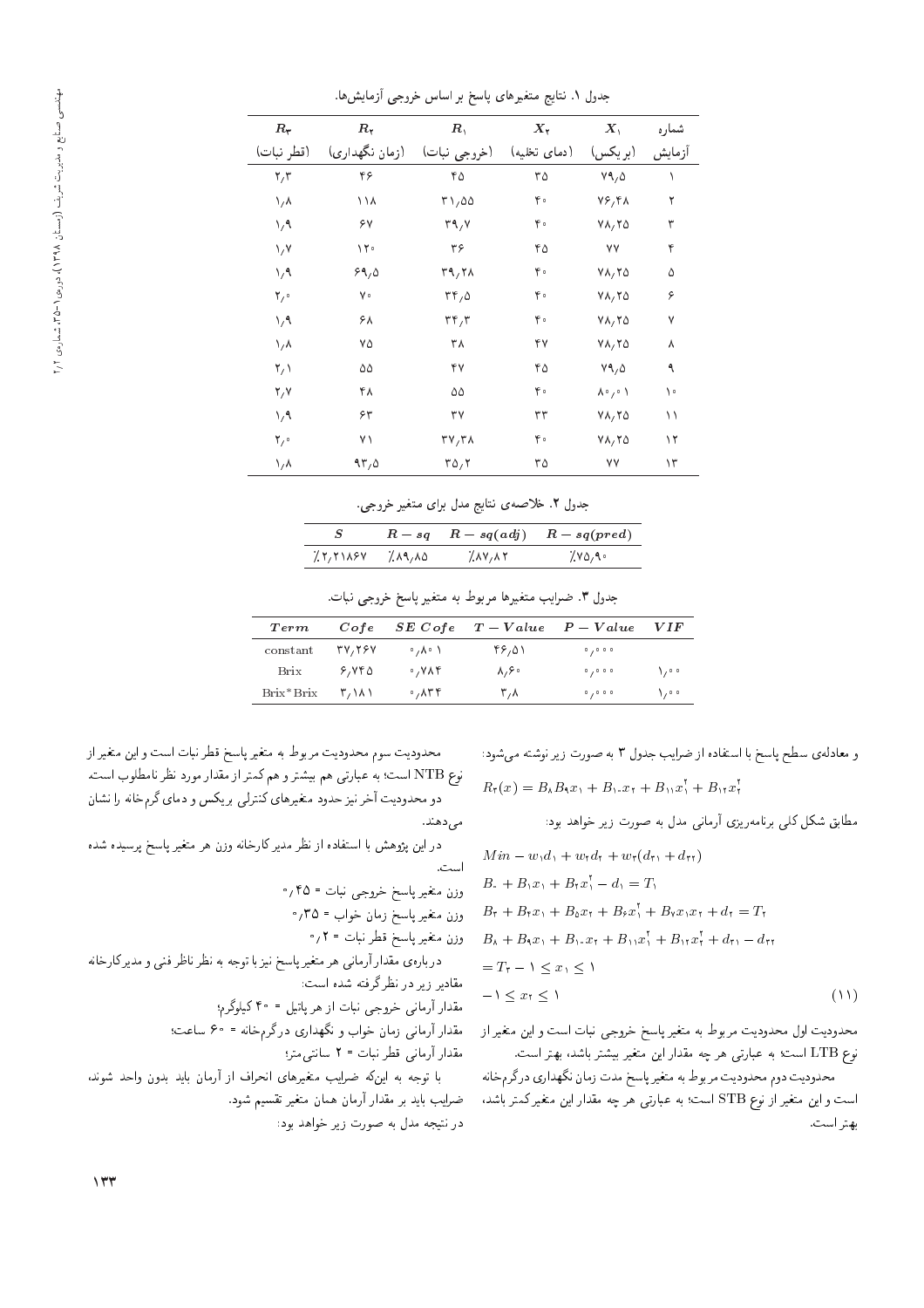جدول ۴. مقایسهی تعداد اعداد تصادفی بر اساس مقدار تابع هدف و زمان حل.

| زمان حل<br>(روز)    | زمان تخميني<br>(ثانيه) | زمان حل<br>(ثانىه)           | مقدار<br>$X_{Y}$ | مقدار<br>$X_{\lambda}$       | مقدار تابع<br>هدف            | تعداد<br>سنار ہو     | اتعداد اعداد<br>تصادفی |
|---------------------|------------------------|------------------------------|------------------|------------------------------|------------------------------|----------------------|------------------------|
| ۱٬۶                 | $\sim$                 | 1411                         |                  | $\circ$ , $\circ$ $\wedge$ 9 | $-\circ$ , $\circ$ \ $\circ$ | ۸۱۹۲                 |                        |
| $T \setminus Y$ , 9 | 77718718,99            | ÷,                           | -                | $\overline{\phantom{a}}$     | $\overline{\phantom{0}}$     | 1095557              |                        |
| 741179.1            | 7 · AT VAT TA TO       | $\qquad \qquad \blacksquare$ | -                | $\overline{\phantom{0}}$     | $\blacksquare$               | $177. V \cdot T 170$ | ۵                      |

$$
Min = -\circ / \circ \setminus \setminus \setminus \circ \circ \Delta \mathsf{r} d_{\mathsf{t}} + \circ / \setminus (d_{\mathsf{t}} + d_{\mathsf{t}})
$$
\n
$$
B_{\circ} + B_{\mathsf{t}} x_{\mathsf{t}} + B_{\mathsf{t}} x_{\mathsf{t}}^{\mathsf{T}} - d_{\mathsf{t}} = \mathsf{f} \circ
$$
\n
$$
B_{\mathsf{r}} + B_{\mathsf{t}} x_{\mathsf{t}} B_{\mathsf{0}} x_{\mathsf{t}} + B_{\mathsf{y}} x_{\mathsf{t}} + B_{\mathsf{y}} x_{\mathsf{t}} x_{\mathsf{t}} + d_{\mathsf{t}} = \mathsf{f} \circ
$$
\n
$$
B_{\mathsf{A}} + B_{\mathsf{t}} x_{\mathsf{t}} B_{\mathsf{0}} x_{\mathsf{t}} + B_{\mathsf{t}} x_{\mathsf{t}}^{\mathsf{T}} + B_{\mathsf{t}} x_{\mathsf{t}}^{\mathsf{T}} + d_{\mathsf{t}} - d_{\mathsf{t}} = \mathsf{f}
$$
\n
$$
B_{\mathsf{A}} + B_{\mathsf{t}} x_{\mathsf{t}} + B_{\mathsf{t}} x_{\mathsf{t}} + B_{\mathsf{t}} x_{\mathsf{t}}^{\mathsf{T}} + d_{\mathsf{t}} - d_{\mathsf{t}} = \mathsf{f}
$$
\n
$$
-1 \le x_{\mathsf{t}} \le 1 \tag{17}
$$

مدل سازی به شکل برنامهریزی آرمانی انجام شد؛ در این مرحله باید مدل بر اساس برنامەرىزى تصادفى بە دست آيد.

همان طورکه قبلاً توضیح داده شد، در حالت تصادفی باید سناریوهای مختلف برای مدل نوشته شود و با توجه به روش برنامهریزی تصادفی دومرحلهیی مدل برای تمام سناریوها در نرم|فزار GAMS نوشته میشود و نتایج از نظر مقدار تابع هدف و زمان حل نسبت به تعداد اعداد تصادفی در نظر گرفته شده برای ضرایب مقایسه و بررسی می شود.

$$
Min\left(m^{\prime\prime}\left[\left(-\circ\left(-\circ\right)\right)\right]^{2} + \circ\left(-\circ\left(-\circ\right)\right)\right]^{2} + \circ\left(-\circ\left(-\circ\right)\right)\right)
$$

$$
+(-\circ\left(-\circ\right)\right)\left(-\circ\left(-\circ\right)\right)\left(-\circ\left(-\circ\right)\right)\left(-\circ\left(-\circ\right)\right)\left(-\circ\left(-\circ\right)\right)\left(-\circ\left(-\circ\right)\right)\left(-\circ\left(-\circ\right)\right)\left(-\circ\left(-\circ\right)\right)\left(-\circ\left(-\circ\right)\right)\left(-\circ\left(-\circ\right)\right)\left(-\circ\left(-\circ\right)\right)\left(-\circ\left(-\circ\right)\right)\left(-\circ\left(-\circ\right)\right)\left(-\circ\left(-\circ\right)\right)\left(-\circ\left(-\circ\right)\right)\left(-\circ\left(-\circ\right)\right)\left(-\circ\left(-\circ\right)\right)\left(-\circ\left(-\circ\right)\right)\left(-\circ\left(-\circ\right)\right)\left(-\circ\left(-\circ\right)\right)\left(-\circ\left(-\circ\right)\right)\left(-\circ\left(-\circ\right)\right)\right)\right)\right)\right)
$$

$$
-1 \leq x_1 \leq 1 - 1 \leq x_2 \leq 1
$$

$$
B_1^1 + B_1^1x_1 + B_2^1x_1^1 + B_3^1x_1^1 + B_4^1x_1^1 + B_4^1x_1^1 + B_4^1x_1^1 + B_4^1x_1 + B_4^1x_1 + B_4^1x_1 + B_4^1x_1 + B_4^1x_1 + B_4^1x_1 + B_4^1x_1 + B_4^1x_1 + B_4^1x_1 + B_4^1x_1 + B_4^1x_1 + B_4^1x_1 + B_4^1x_1 + B_4^1x_1 + B_4^1x_1 + B_4^1x_1 + B_4^1x_1 + B_4^1x_1 + B_4^1x_1 + B_4^1x_1 + B_4^1x_1 + B_4^1x_1 + B_4^1x_1 + B_4^1x_1 + B_4^1x_1 + B_4^1x_1 + B_4^1x_1 + B_4^1x_
$$

| $B^n + B^n x + B^n r^n - d^n = \mathfrak{f} \cdot$                                                                                                            |      |
|---------------------------------------------------------------------------------------------------------------------------------------------------------------|------|
| $B_{\tau}^{n}+B_{\tau}^{n}x_{1}+B_{\Delta}^{n}x_{1}+B_{\epsilon}^{n}x_{1}^{\dagger}+B_{\nu}^{n}x_{1}x_{1}$                                                    |      |
| $+d_{r}^{n} = \varepsilon \cdot$                                                                                                                              |      |
| $B_{\lambda}^{n} + B_{\lambda}^{n} x_{\lambda} + B_{\lambda}^{n} x_{\lambda} + b_{\lambda}^{n} x_{\lambda}^{\dagger} + B_{\lambda}^{n} x_{\lambda}^{\dagger}$ |      |
| $d_{\tau}^{n} - d_{\tau}^{n} = \Upsilon$                                                                                                                      | (35) |

در مرحلهی اول برای هر ضریب ۲ عدد تصادفی بر اساس میانگین و واریانس هر ضریب در معادله رگرسیون به دست می آید در این حالت تعداد سناریوها با توجه به اینکه ۱۳ ضریب وجود دارد برابر ۲<sup>۱۳</sup> خواهد شد و سپس ۳ عدد تصادفی در نظر گرفته میشود و تعداد سناریوها برابر ۳<sup>۱۳</sup> حاصل می شود و به همین ترتیب تعداد اعداد تصادفي براي هر ضريب را افزايش داده و زمان حل و مقدار تابع هدف توسط نرم|فزار GAMS به دست می[ید.

در جدول ۴ مقایسه بین تعداد اعداد تصادفی در نظر گرفته شده و مقدار تابع هدف و زمان حل توسط نرمافزار آمده است:

همان طورکه ملاحظه میشود، مقدار تابع هدف برابر ۲۰٫۰۱۰ است و مقادیر متغیرهای کنترلمی به شرح زیر است:

در نتیجه طبق تعریف اولیه برای متغیر بریکس، مقدار بهینهی آن  $X_1 = \times/6$ ۸۹ برابر ۷۹٫۱۱ است.

در نتیجه طبق تعریف اولیه برای متغیر دمای گرمخانه، مقدار بهینهی دما ( در نتیجه طبق تعریف برابر ۴۵ درجه است.

همان طورکه ملاحظه می شود، به علت زمان حل بسیار بالا در صورتی که تعداد اعداد تصادفی بیشتر از ۲ باشد حل مدل منطقی نیست و در این صورت از ماتریس واریانس ـ کوواریانس استفاده میشود.

۵.۱٪. حل مدل با استفاده از ماتریس واریانس ـ کوواریانس

در این حالت نمونههای تصادفی برای هر ضریب با استفاده از میانگین ضرایب هر متغیر پاسخ و ماتریس واریانس ـ کوواریانس هر متغیر اعداد تصادفی به دست

جدول ۵. ماتریس واریانس ـ کوواریانس برای متغیر خروجی نبات.

| BY                | $B \setminus$                                   | $B^{\circ}$       |               |
|-------------------|-------------------------------------------------|-------------------|---------------|
| $- \circ$ , ۴۲۸۰۴ | $\circ$                                         | ۶۴۲۰۶۵ ق          | $B \cdot$     |
| $\circ$           | $\cdot$ , $\circ$ \ $\circ$ \ $\circ$ \ $\circ$ | $\bullet$         | $B \setminus$ |
| ۰٬۶۹۵۵۷           | $\circ$                                         | $- \circ$ , ۴۲۸۰۴ | BY            |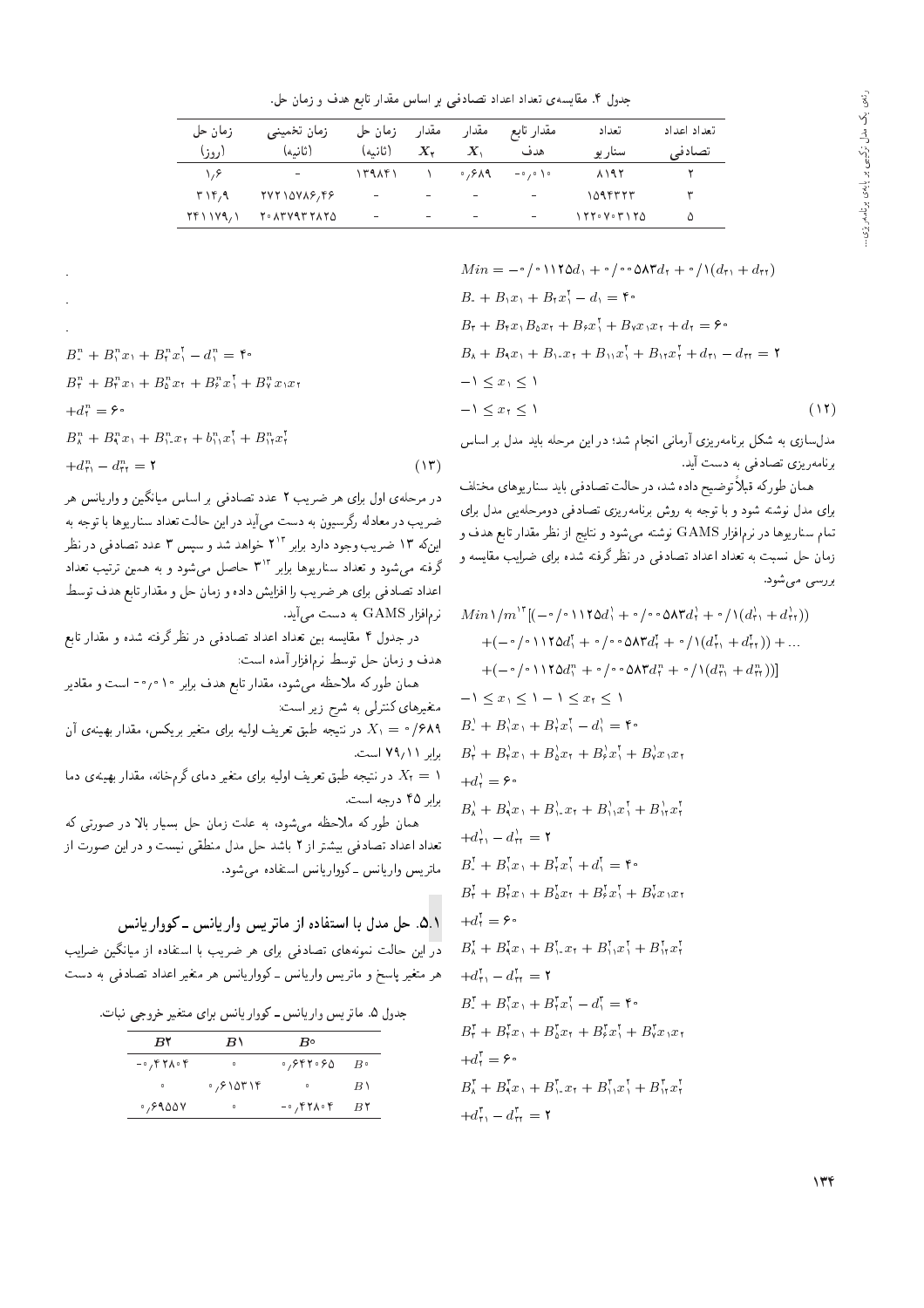| جدول ۶. ماتریس واریانس ـ کوواریانس برای متغیر مدت زمان نگهداری درگرمخانه. |  |
|---------------------------------------------------------------------------|--|
|---------------------------------------------------------------------------|--|

| B٧        | $B^{\varphi}$                                                   | $B\Delta$                                  | B۴                            | $B^{\vee}$                                                  |                    |
|-----------|-----------------------------------------------------------------|--------------------------------------------|-------------------------------|-------------------------------------------------------------|--------------------|
| $\bullet$ | $-\lambda$ <sub>/</sub> $\circ$ $\uparrow$ Y $\wedge$ $\circ$ Y | $f/NV\Lambda f\Gamma \times V_0 = V\Gamma$ | $\qquad \qquad \bullet$       | 1,0.61719.0                                                 | $B^{\star}$        |
| $\circ$   | $\bullet$                                                       | $\bullet$                                  | $\lambda$ , $\gamma$ $\gamma$ | $\circ$                                                     | $B_{\mathfrak{k}}$ |
| $\circ$   | $-7/7$ $\times$ $\sim$ $-14$                                    | 1, 441469444                               | $\bullet$                     | $f/V\Lambda f\Gamma \times V$                               | B۵                 |
| $\circ$   | 1,879417419                                                     | $-7/7$ $\times 10^{-19}$                   | $\circ$                       | $-1$ , $\circ$ $\circ$ $\uparrow$ $\vee$ $\circ$ $\uparrow$ | B۶                 |
| Y, AAYATY | $\circ$                                                         | $\bullet$                                  | $\circ$                       | $\bullet$                                                   | B٧                 |

جدول ۷. ماتریس واریانس ـ کوواریانس برای متغیر قطر نبات.

| $B\vee 7$                                                                               | $B \setminus$                                                                       | $B \setminus \circ$                                                                  | B <sup>4</sup>                                         | B٨                                                       |                     |
|-----------------------------------------------------------------------------------------|-------------------------------------------------------------------------------------|--------------------------------------------------------------------------------------|--------------------------------------------------------|----------------------------------------------------------|---------------------|
| $\cdot$ , $\cdot$ $\cdot$ $\cdot$ $\Delta$ $\vee$ $\wedge$ $\uparrow$ $\wedge$ $\Delta$ | $-\cdot$ , $\cdot \cdot \cdot$ $\Delta V \wedge V \wedge \Delta$                    | $-\mathsf{r}/\mathsf{r}\mathsf{1}\times\mathsf{1}\mathsf{e}^{-\mathsf{r}\mathsf{e}}$ | $\circ$                                                | $\cdot$ , $\cdot$ , $\cdot$ , $\cdot$                    | B۸                  |
| $\bullet$                                                                               | $0<\infty$                                                                          | $\sim 0.001$ and                                                                     | $\circ$ , $\circ$ $\circ$ $\circ$ $\vee$ $\vee$ $\vee$ | $\bullet$                                                | B <sup>4</sup>      |
| $-1/8.010 \times 10^{-18}$                                                              | $-1/8.010 \times 10^{-10}$                                                          |                                                                                      | $\bullet$                                              | $-\mathbf{r}/\mathbf{r} \times \mathbf{v}^{-\mathbf{r}}$ | $B \setminus \cdot$ |
| $\cdot$ , $\cdot$ $\cdot$ ) $\cdot$ $\wedge$ $\uparrow$ $\uparrow$ $\uparrow$           | $\cdot$ , $\cdot \cdot$ $\cdot$ $\wedge$ $\wedge$ $\wedge$ $\wedge$ $\wedge$ $\vee$ | $-\frac{1}{2}$ $\sqrt{200} \times 10^{-10}$                                          | $\bullet$                                              | $-\cdot$ , $\cdot \cdot \cdot$ 0 $\Lambda$               | $B \setminus$       |
| $\cdot$ , $\cdot$ $\cdot$ $\wedge$ $\uparrow$ $\uparrow$ $\uparrow$ $\vee$              | $\cdot$ , $\cdot$ $\cdot$ ) $\cdot$ $\wedge$ $\uparrow$ $\uparrow$ $\uparrow$       | $-1/8.010 \times 10^{-18}$                                                           | $\circ$                                                | $-\cdot$ , $\cdot \cdot \cdot \cdot \Delta \Lambda$      | $B\setminus Y$      |
|                                                                                         |                                                                                     |                                                                                      |                                                        |                                                          |                     |

جدول ۸. مقایسهی تعداد اعداد تصادفی بر اساس مقدار تابع هدف و زمان حل.

| زمان حل           | مقدار            | مقدار                         | مقدار تابع                               | تعداد  | تعداد اعداد |
|-------------------|------------------|-------------------------------|------------------------------------------|--------|-------------|
| (ثانيه)           | $X_{\mathbf{Y}}$ | $X_{\lambda}$                 | هدف                                      | سناريو | تصادفي      |
| ۴                 |                  | $\circ$ , $\circ$ $\setminus$ | $-\circ$ , $\circ$ $\uparrow$ $\uparrow$ | ٨      |             |
| ۶                 |                  | ۶۸۳ ق                         | $-\circ$ / $\circ$ $\Lambda$             | ۲۷     | ٣           |
| ٨                 |                  | ٬٫۷۶۴                         | $-\circ$ / $\circ$ Y $\circ$             | ۱۲۵    | ۵           |
| <b>AAA</b>        |                  | $0,9$ $\wedge$ 9              | $-\circ$ / $\circ$ $\Lambda$             | ه ه ۱  | ١٠          |
| $Y \circ Y \circ$ |                  |                               | $-\circ$ , $\circ$ $\uparrow$ $\uparrow$ | ۳۳۷۵   | ۱۵          |

جدول ۹. مقايسهي دوحالت بر اساس زمان حل.

| زمان حل           |                | اتعداد سنار ہو                                       | تعداد اعداد                                                                                                                        |        |
|-------------------|----------------|------------------------------------------------------|------------------------------------------------------------------------------------------------------------------------------------|--------|
| حالت ۲ (ثانیه)    | حالت ۱ (ثانیه) | حالت ۲                                               | حالت ۱                                                                                                                             | تصادفی |
| ۵                 | 15915          | $Y^r = \Lambda$                                      | $Y^{\dagger} = \Lambda$ 197                                                                                                        | ۲      |
| ۶                 | 77710718,99    | $r^r = r v$                                          | $T^{\prime\prime} = 101$                                                                                                           | ٣      |
| Λ                 | Y. ATVITTATO   | $\Delta^{\mathsf{r}} = \mathsf{N} \mathsf{r} \Delta$ | $\Delta$ <sup><math>\mathsf{r} = \mathsf{r} \mathsf{r} \cdot \mathsf{v} \cdot \mathsf{r} \mathsf{r} \mathsf{r} \Delta</math></sup> | ۵      |
| ۴۳۴               |                | $\Delta \circ \mathsf{r} = \Delta \circ \circ \circ$ | $\lambda \circ \lambda^r$                                                                                                          | ۱۰     |
| $Y \circ Y \circ$ |                | $\Delta^{\tau} = \tau \tau \nu \Delta$               | $\Delta$ <sup>15</sup>                                                                                                             | ۱۵     |

x@ xHwD =@ 'OwW O=H}= ?} Q[ Qy |=Q@ |iO=YD OOa 2 Qo = xm |DQwY x@ &O};|t اینکه ۳ متغیر پاسخ وجود دارد. تعداد سناریو برابر با ۲۲ و اگر تعداد اعداد تصادفی<br>۳ باید تعداد ۳ باشد، تعداد سناریو برابر ۳<sup>۳</sup> خواهد شد. (جداول ۷-۷)<br>مرد اسلام استفاده استفاده استفاده برای میباشد.

در جدول ۸ برای تعداد اعداد نصادفی محتلف ـ در صورتی نه از مانریس<br>مسلم استفاده از ایران استفاده استفاده استفاده استفاده استفاده استفاده استفاده استفاده واریاس ـ دوواریاس برای ناهس زمان حل استفاده سود ـ مقادیر نابع هدف،<br>مسلم کار کار این ساح ساح ساح ساح این کست تا متغیرهای کنترلی، و زمان حل به دست آمده و مقادیر حاصل با یکدیگر مقایسه شده<br>است. همچنین در جدول ۹ مقایسهی بین حالت اول با در نظر گرفتن تمام سناریوها است. همچنین در جدول ۱ مقایسهی بین حالت اول با در نظر درقتن نمام ستاریوها<br>المسالمة و حالب دوم با نوجه به در نظر درقین مانریس واریانس ـ دوواریانس از لحاظ زمان<br>.

حل (نانيه) نوسط نرم افزار آمده است. با نوجه به اين نه در حالت اول در صورتى نه<br>- با با با بعد استمد به سميم استفادة با بعد استمد به استفادت بعداد اعداد نصادقی ۱ و بیستر باسد زمان حل آن بسیار بالاست، محاسبات این<br>مطلبات جدول به صورت تخمینی است.

# ع. نتيجەگيرى

در این مطالعه از روش سطح پاسخ با رویکرد طراحی استوار برای بهینهسازی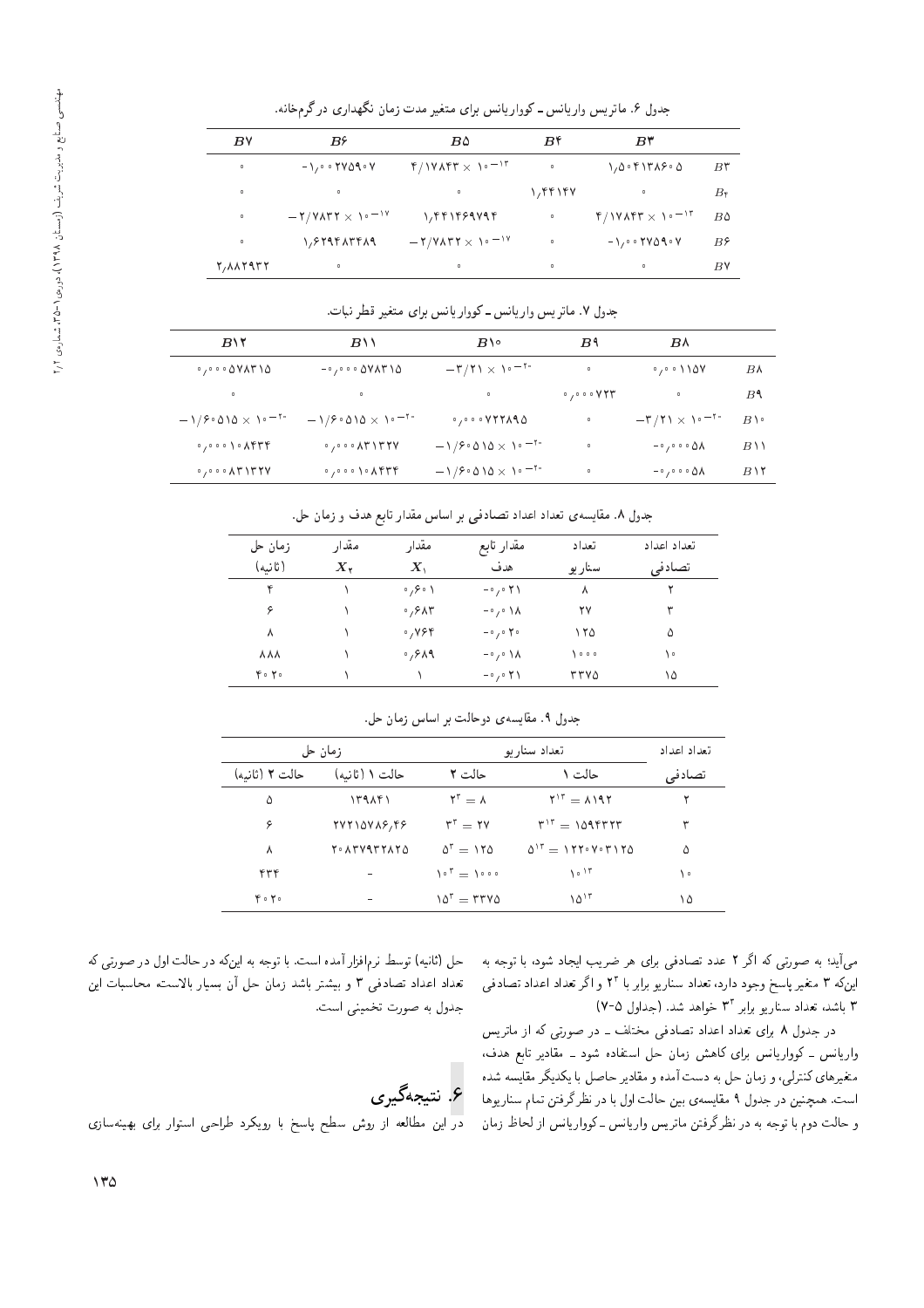مشخصههای کیفیت استفاده شد و مدل حاصل به شکل برنامهریزی آرمانی<br>تصادفی در حالت دومرحلهیی به دست آمد. پس از حل مدل در هر مرحله با افزایش تعداد اعداد تصادفی ضرایب معادلات رگرسیون موجب افزایش تعداد حالات، سناریوها و محدودیتهای مدل و در نتیجه افزایش حشمگیر زمان حالات، سماریوها و محدودیت های مدل و در سیجه افزایس چسمگیر زمان<br>- این مساریوها که بر ایران ایران ایران ایران کردان ایران حل سد: به منطور داهس زمان حل از مانریس واریاس – نوواریاسن استفاده<br>. . سىد.<br>-

## .<br>۷. پیشنهادهای<sub>ی</sub> برای مطالعات آتبی

در محیط رقابتی امروز، سازمان۵ا و کارخانههای تولیدی برای دست،یابی به سهم<br>بیش تر در بازار به دنبال یافتن راهبی مناسب و در عین حال کمهزینه برای افزایش بیس ر در بازار به دسال یافتن راهی مناسب و در عین حال نم هزینه برای افزایس<br>بر مساجد R= |m} "OvyO V}=Ri= =Q u=} QDWt C}=[Q =D OvDUy OwN CqwYLt C}i}m روش های کم هزینه افزایش کیفیت، استفاده از طراحی استوار است که این رویکرد

در سال های آخیر بسیار مورد نوجه محققان قرار درقیه و روس های محتفی برای<br>اساس آیت مایانات سیار است این است اجرای آن نوسط افزاد محتلف آزائه سده است له در بحس های پیس به آن پرداخته<br>. . سد.<br>-

در ادامه پیشنهادهایی برای مطالعات آتی ارائه می شود:

- ۰۱ در پژوهس حاصر معیرهای پاسخ از نوع تمی و قابل اندازهیریاند، پیستهاد<br>شمیری شده عام آن ست عام است که تباید است. میشود در پژوهش،ای آینده متغیرهای پاسخ کیفی نیز بررسی شوند؛<br>۲. در این پژوهش متغیرهای اثرگذار قابل کنترل بر فرایند تولید در نظر گرفته شده
- ۰۱ در این پژوهس معیرهای ابرندار قابل نسرل بر فرایند تولید در نظر نرفته سده<br>ا است. پیستهاد می سود در تحقیقات آنی اثر متعیرهای مراجم به نسرل آنها<br>شمکات میستهاد می سودند و از این مورد مید مشکل و هزینه بر است نیز در نظرگرفته شود؛<br>۳. در امن بژوهش برای کاهش زمان حل مدل توسط نرمافزار بهینهسازی از ماتریس
- واریانس ـ کوواریانس برای هر متغیر یاسخ استفاده شد؛ پیشنهاد م<sub>ی </sub>شود که در پژوهش های دیگر از ماتریس وارپانس ـ کووارپانس تمام ضرایب مدل صرفنظر پڙوهس های ديگر آز ما نريس واريانس – نوواريانس نمام صرايب مدل صرف نظر<br>احمداد مقدم استخدام استخدام محمد استخدام از بعداد منعرهای پاسخ استفاده سود: در این صورت زمان حل بهصورت قابل<br>-توجهي كاهش مي يابد.

پانوشتها

- 1. response variable
- 2. design of experiments
- 3. response surface methodology
- 4. noise factor
- 5. squared-error loss function
- 6. signal to noise ratio
- 7. dual response surface
- 8. location effect
- 9. dispersion effect
- 10. single response approach
- 11. goal programming (GP)
- 12. Multi objective decision making
- 13. nominal the best
- 14. smaller the better
- 15. larger the better

#### منابع (References)

- 1. Montgomery, D. C., Design and Analysis of Experiments, 6th Edition, John Wiley & Sons (2006).
- 2. Ryan, T. P., Modern Experimental Design, John Wiley & Sons (2007).
- 3. Birge, J. R. and Louveaux, F., Introduction to stochastic programming, Springer Science & Business Media (2011).
- 4. Robinson, T., Connie, M. Borro, R. and et al. "Robust parameter design: a review", Quality and Reliability Engineering International,  $20(1)$ , pp. 81-101 (2004).
- 5. Montgomery, D. C., Design and Analysis of Experiments, Sixth Edition, John Wiley & Sons, Inc, ISBN 0-471- 48735-X (2005).
- 6. Ribeiro, J. S., Teofilo, R. F., Augusto, F. "Simultaneous optimization of the micro extraction of coffee volatiles

using response surface methodology and principal component analysis", Chemometrics and Intelligent Labora*tory Systems*,  $102(1)$ , pp. 45-52 (2010).

- 7. Pal, S. and Gauri, S. K. "Assessing effectiveness of the various performance metrics for multi-response optimization using multiple regression", Computers & Industrial Engineering, 59(4), pp. 976-985 (2010).
- 8. Wang, J., Ma, Y. and Su, G. "Robust parameter design of dynamic multi-response system: a new integrated method", Asian Journal on Quality,  $12(1)$ , pp. 67-79 (2011).
- 9. Ramezani, M., Bashiri, M. and Atkinson, A.C. \A goal programming-TOPSIS approach to multiple response optimization using the concepts of non-dominated solutions and prediction intervals", Expert Systems with Applications, **38**(8), pp. 9557-9563 (2011).
- 10. chen, Y. and Ye, K. "A bayesian hierarchical approach to dual response surface modelling", Journal of Applied Statistics, 38( 9), pp. 1963-1975 (2011).
- 11. Boylan, G. L. and Rae Cho, B., "Robust parameter design in embedded high-variability production processes: an alternative approach to mitigating sources of variability", International Journal of Production Research, 51(15), pp. 4517-4538 (2013).
- 12. Ding, R., Lin, K. J. and Wei, D. "Dual-response surface optimization: a weighted MSE approach", Quality Engineering,  $16(3)$ , pp. 377-385 (2014).
- 13. Huang, T. Song, X. and Liu, X. \The multi-objective robust optimization of the loading path in the Tshape tube hydroforming based on dual response surface model", The International Journal of Advanced Manu*facturing Technology*,  $82(9)$ , pp. 1595-1605 (2015).
- 14. Tsung-Nan, T. and Liukkonen, M. "Robust parameter design for the micro-BGA stencil printing process using